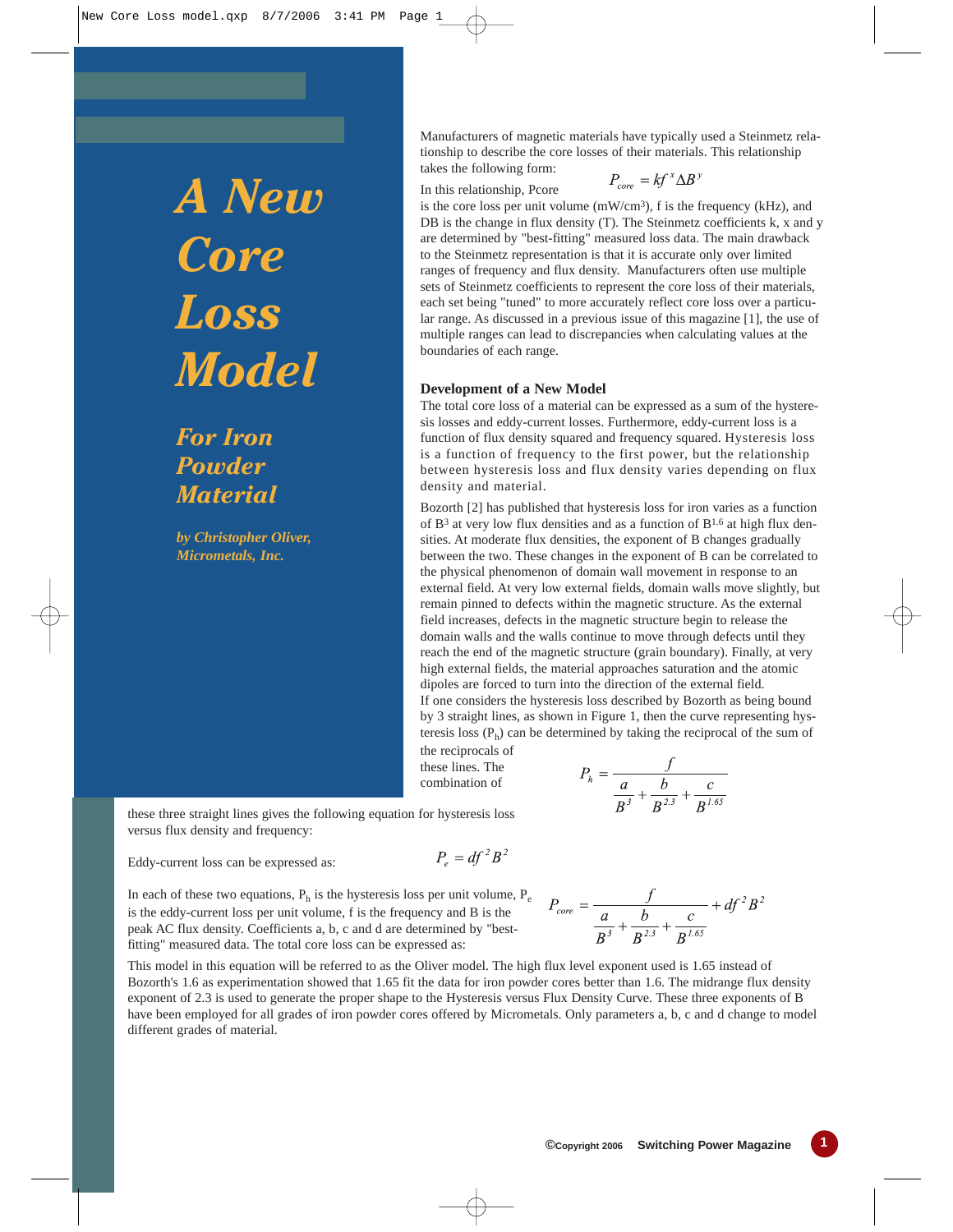An example of the addition of the hysteresis loss and eddycurrent loss curves is shown in Figure 2 for Micrometals -52 material at a frequency of 100 kHz.

## **Model versus Measured Data**

To illustrate the accuracy with which the Oliver model fits empirical data, measured data is shown for Micrometals Part# T106-52 versus the Oliver model in Figure 3. Data was taken at frequencies ranging from 60 Hz up to 500 kHz at varying flux levels. The following coefficients are used for the Oliver model:

| <b>Material</b>                        |                     | w                          |                                | $\cdot$ cient " $\cdot$ "<br>can |
|----------------------------------------|---------------------|----------------------------|--------------------------------|----------------------------------|
| $\sim$ $\sim$<br>Micrometals -5<br>ے ت | $10^{\circ}$<br>.0x | ⊢∧~:<br>94x<br>. U<br>TA L | $10-4$<br>$\sim$ $\sim$<br>`xz | be solved.                       |
|                                        |                     |                            |                                | As an exam-                      |

Prior to utilizing the Oliver model in 1998, Micrometals used two Steinmetz relationships to describe the core loss of -52 material, as shown below:

$$
P_{\text{core}} = 1.51 \times 10^3 \text{ f}^{1.26} \text{B}^{2.11} \text{ For f} \le 10 \text{ kHz}
$$

$$
P_{\text{core}} = 3.31x10^3 f^{0.971} B^{2.11}
$$
 For f > 10 kHz

(The units are power loss in mW/cm3, frequency in kHz, and flux density in Tesla.)

The measured data is shown with these Steinmetz predictions in Figure 4. In both Figures 3 and 4, an average error term is included which is calculated as the average percent deviation of the models from the data. It can be seen in Figure 4 that most of the error associated with the Steinmetz relationship occurs at low levels of flux and core loss. This is primarily because the coefficients of the Steinmetz relationship were optimized for core losses higher than 10 mW/cm3.

## **Observations**

There are many interesting observations that can be made upon closer examination of the H/EL model. First of all, for any frequency and flux density, the model can show what percentage of the total core loss is due to eddy-current loss and what percentage is due to hysteresis loss. This can be very important for sorting out how different variables affect the total core loss.

Secondly, the H/EL model can be accurately extrapolated beyond both the upper and lower ranges typically represented by manufacturers core loss graphs. This is valuable for modeling applications that are extreme in nature.

Thirdly, it can be seen from Figure 2 that the ratio of hysteresis to eddy-current loss changes versus flux density for a given frequency. More specifically, since hysteresis loss falls off as a function of B3 at very low flux densities and eddycurrent as a function of B2, eddy-current loss will typically dominate at very low flux densities. This fact, along with the ability to extrapolate to very low levels of flux, can be used

when determining the coefficients to the H/EL model. If an accurate low-level reading of Q is taken on an LCR meter, then one can calculate the associated core loss by solving the following equation for core loss:

$$
Q = \frac{V_{input}I_{input}}{(Copper Loss) + (Core Loss)}
$$

If Q is measured at a low enough flux density and a high enough frequency such that eddy-current loss dominates, then the Oliver

model coefficient "d" can

ple, a T106-52 with 100 turns is measured at 100 kHz with an AC winding resistance of 0.74 ohms at 0.01 mT. Using measured values of Vinput=29 mV, Iinput=0.049 mA and Q  $= 45.5$ , one can calculate a core loss of 2.99x10<sup>-8</sup> W. Converting this core loss to mW/cm3 yields a value for "d" of 6.9. It should be noted that at this drive level and frequency, eddy-current loss makes up 99% of the total loss of -52 material.







*Figure 2*